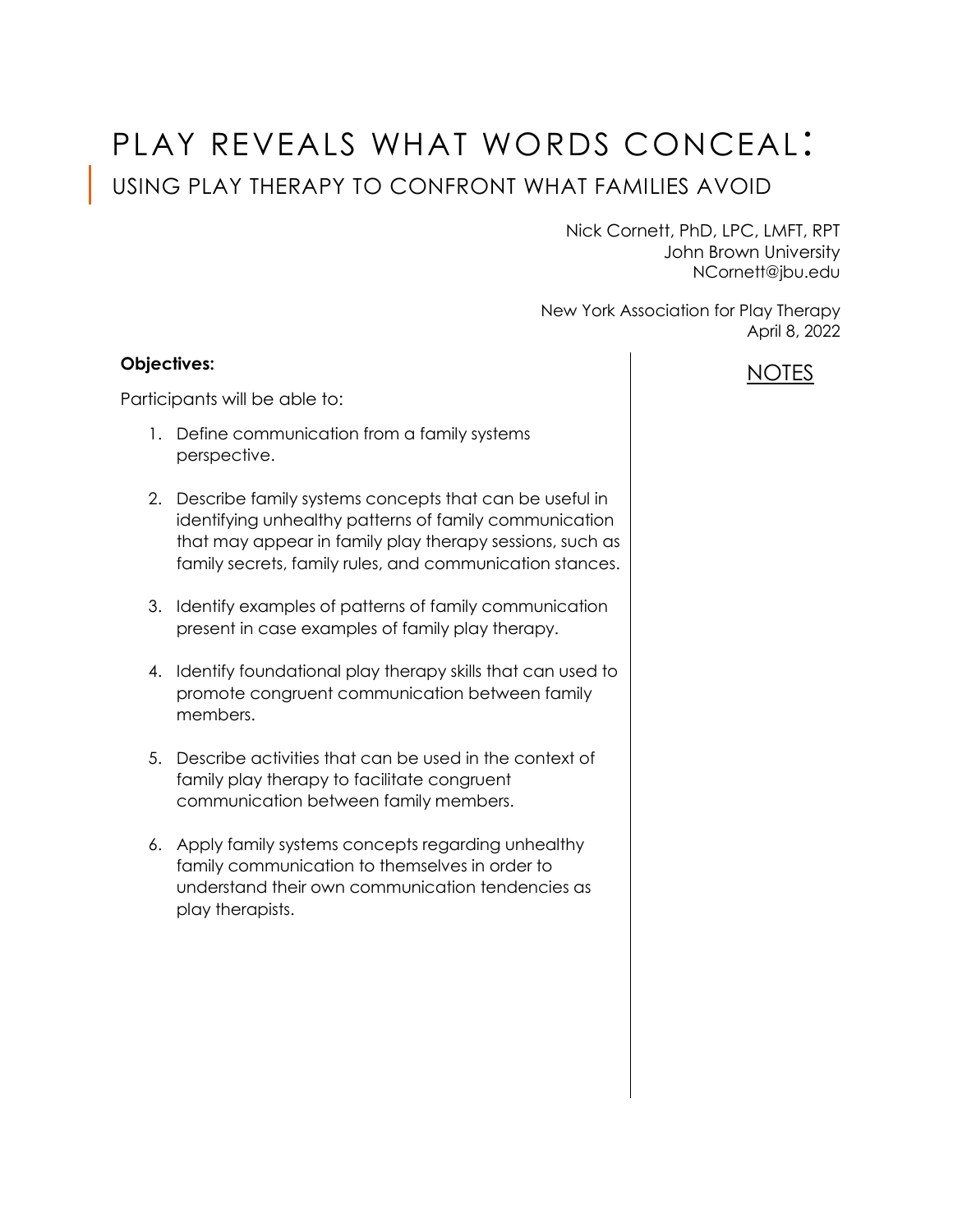#### **About Avoidance**

*What do families avoid?*

- *PAIN*: Families tend to avoid pain (or the potential of it) represented in self, in others, and in life.
- Discomforting ---- Distressing ---- Devastating

*Why do families avoid?*

- *FEAR*: Families tend to avoid addressing painful experiences due to fear. This fear can be related to a variety of factors:
	- o Fear of the unknown…
		- i. They are unsure whether or not a given action will make things worse or better personally, relationally, and/or situationally
		- ii. They are unsure of what to say/do, how to say/do something, and/or how it will be received
		- iii. They are unsure whether saying or doing something is the right thing to do
	- o Fear of the known…
		- i. They are very sure that a given action will make things worse personally, relationally, and/or situationally (at least in the short term)
		- ii. They do not want to hurt another person
- Avoidance works (at least in the short term)!

*How is avoidance in families expressed and maintained?* 

 Avoidance is largely expressed and maintained through incongruent communication in the system (of which the therapist is a part).

#### **Communication from a Family Systems Perspective**

Communication = ALL BEHAVIOR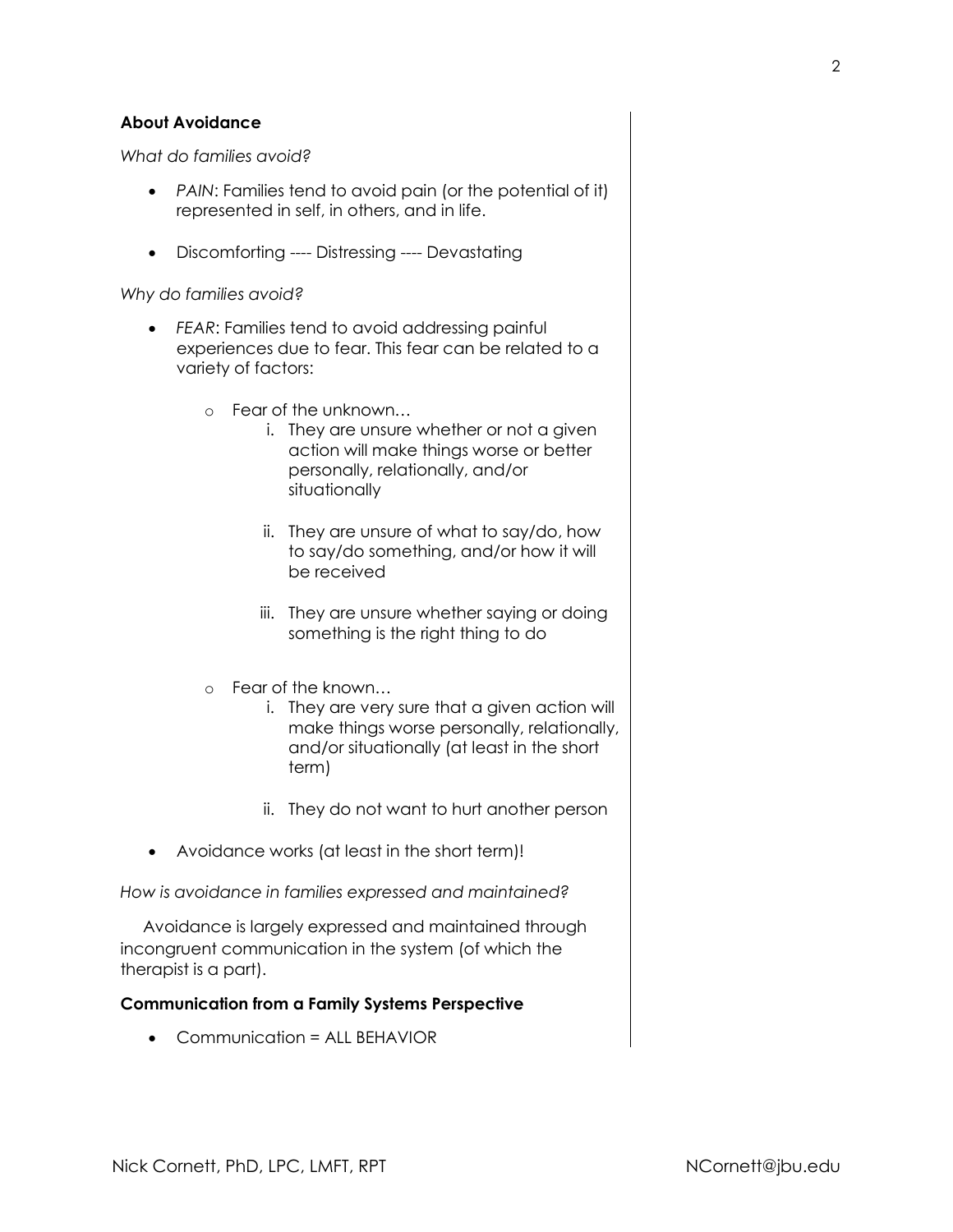*"behavior has no opposite. In other words, there is no such thing as nonbehavior…activity or inactivity, words or silence all have message value: they influence others and these others, in turn, cannot not respond to these communications and are thus themselves communicating."* 

(Watzlawick, Bavelas, & Jackson, 1967, pp. 48-49)

- Communication = "REPORT" + "COMMAND" (Watzlawick, Bavelas, & Jackson, 1967)
	- o *Report* = The content of the message: what is literally said or done; "conveys the data of the communication" (p. 53)
	- o *Command* = The meaning of the message; how to interpret what is said or done; "refers to what sort of message it is to be taken as" (p. 53)
	- o "In every communication, then, the participants offer to each other definitions of their relationship" (Jackson, 1965, p. 8).
		- i. Within any given communication, there are multiple messages that are conveyed (Satir, 1983, pp. 129-130):
			- 1. *Self's idea* (how I see me)
			- 2. *Self's idea of other* (how I see you)
			- 3. *Self's idea of other's idea of self* (how I see you seeing me)
			- 4. *Self's idea of other's idea of self's idea of other* (how I see you seeing me seeing you)
			- 5. And on and on…
	- o In every communication, there is a definition of "me," there is a definition of "you," and there is a definition of "us" that can be inferred. This is what people are often reacting to but are not directly addressing.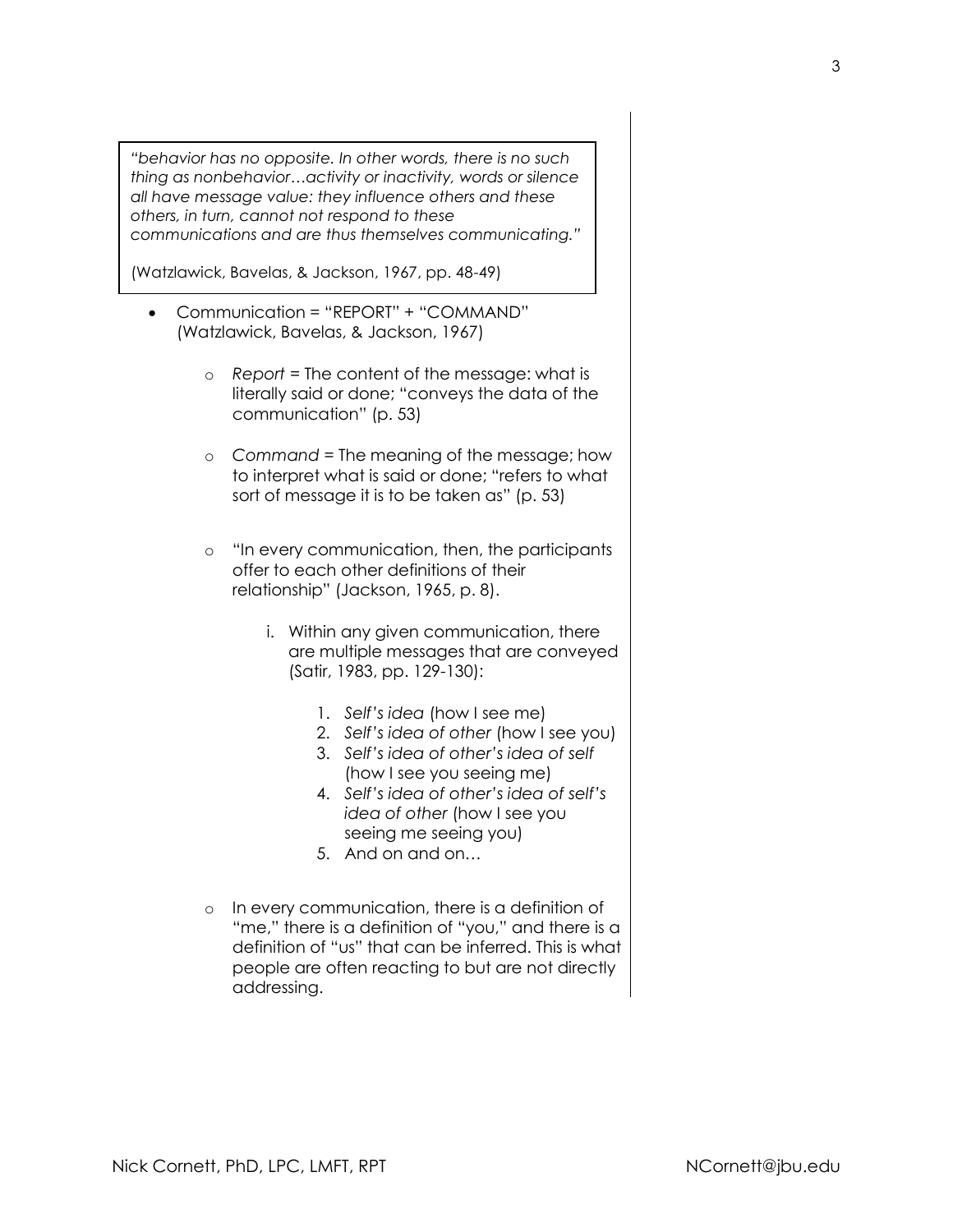*"The concept of report and command helps explain why couples, families, friends, coworkers, and basically any two humans can have elaborate, drawn-out arguments over taking out the trash, toilet seat lids, cat litter, toothpaste, and the recalled order of events at last night's party. These arguments, although appearing to be over 'little things,' are really about how the relationship is being defined in relation to the little things; thus, they are about a big thing, namely, how to define each person's role in the relationship…[people] are usually disagreeing about each other's message at the command (relationship) level, not the content. It often helps to move the discussion directly to the metacommunication level, communicating about the command level of the communication."*

(Gehart, 2018, p. 50)

- Communication is best understood in CONTEXT (Watzlawick, Bavelas, & Jackson, 1967)
	- o "all behavior makes sense in context." (Ray & Watzlawick, 2009, p. 186).
	- o Trying to understand communication outside its context elicits confusion, misunderstanding, judgment, invalidation, hurt, resistance, and defensiveness.
	- o Seeking to understand communication in its context elicits clarity, understanding, acceptance, validation, empathy, collaboration, and connection.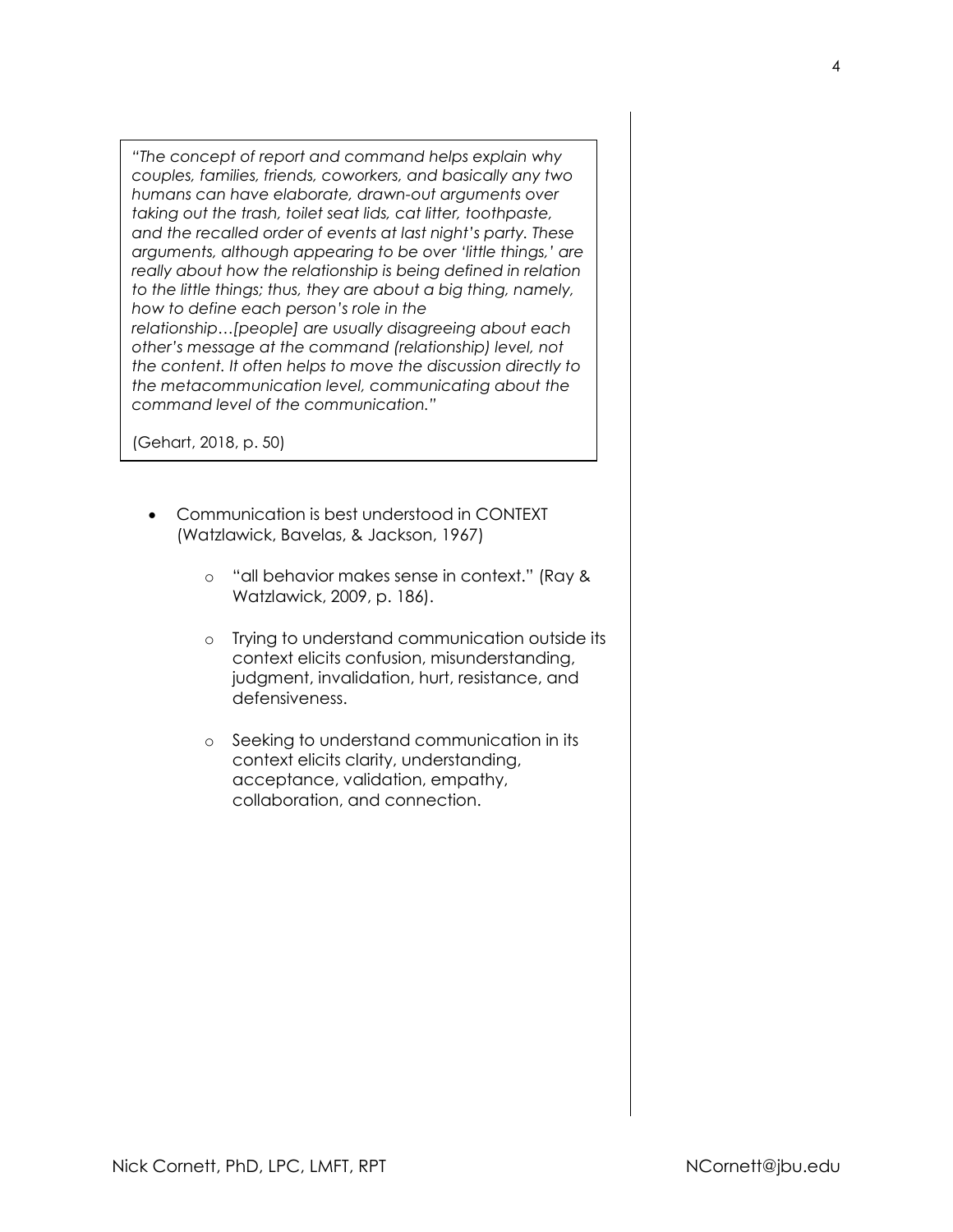*What is congruent communication?*

Communication becomes increasingly congruent the more that we acknowledge (1) self, (2) other, and (3) what is transpiring around us and between us (Gehart, 2018, p. 199).



- there is consistency between what we say/do and how we say/do it (Satir et al., 1991, pp. 69-70)
- we clarify "received meaning" with "intended meaning" (Satir et al., 1991)

*What are family system dynamics that tend to interfere with congruent communication?* 

- Family secrets
	- o People, events, problems, and/or subjects that are rarely, if ever, discussed within and/or outside of the family
	- o Tends to reinforce unhealthy dynamics among the "insiders" vs. the "outsiders"
	- o "We're only as sick as our secrets"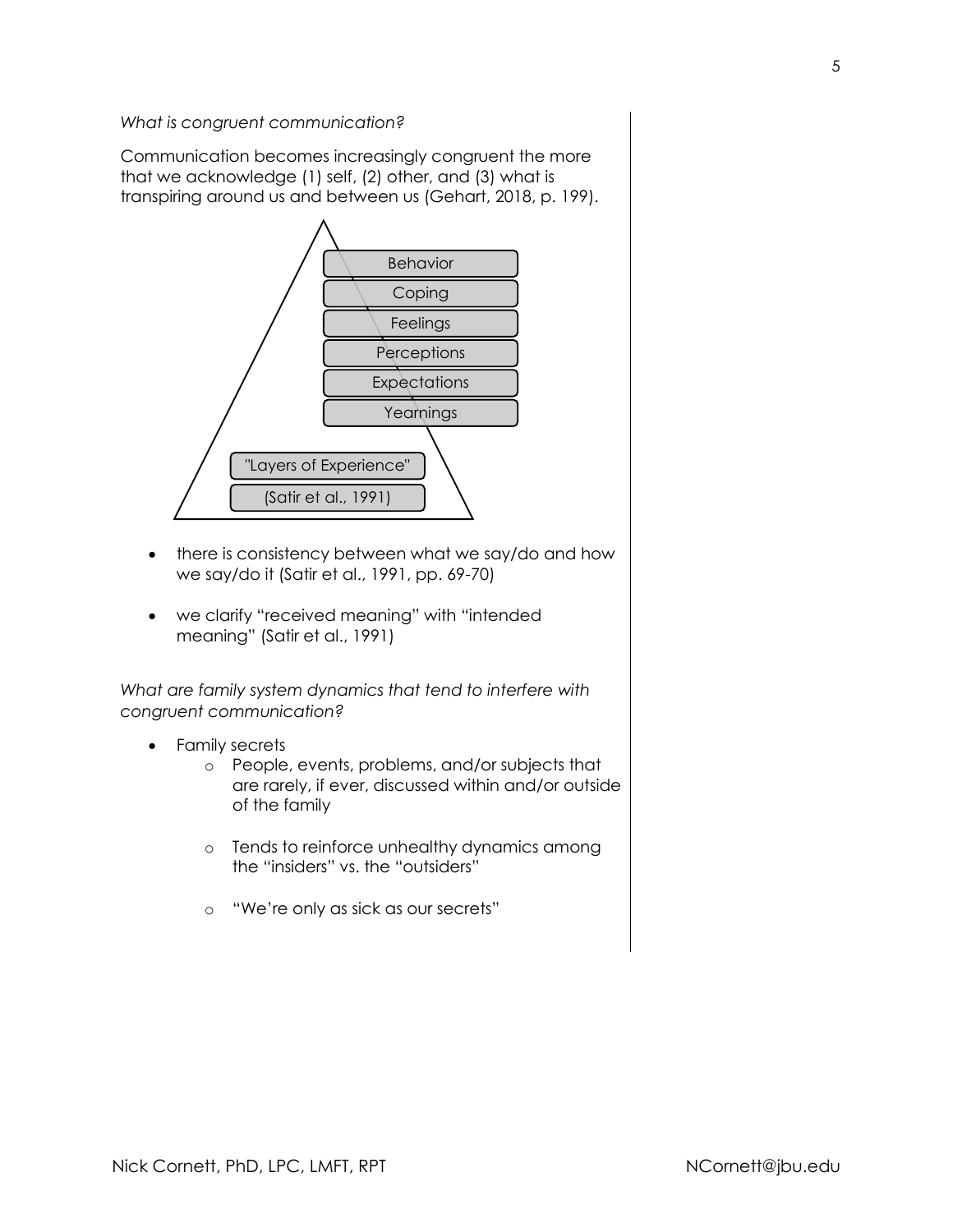Family rules (Jackson, 1965)

*"the family is a rule-governed system… its members behave among themselves in an organized, repetitive manner and…this patterning of behaviors can be abstracted as a governing principle of family life."*

(Jackson, 1965, p. 6)

- o "shared norms and values which govern general patterns of family functioning (Landers, Patton, & Reynolds, 2016, p. 16)
- o Maintain the family's homeostasis
- o Are often unspoken, which adds to their power
- o Tend to become rigid and feel restrictive over time
- o Principle for intervention: "Behave in such a way that the rules must change"
- Communication/Survival stances (Satir et al., 1991)
	- o *Placator:*
		- i. Acknowledges others and context but not self
		- ii. "the person who placates honors the other person and the context of their interaction but does not honor his or her own true feelings" (p. 36).
		- iii. "harbors the seed of caring" (p. 53)
	- o *Blamer*:
		- i. Acknowledges self and context but not others
		- ii. "to blame is to discount others, counting only the self and the context" (p. 41).
		- iii. "harbors…the seed of assertiveness" (p. 53)
	- o *Super-reasonable*:
		- i. Acknowledges context but not self nor others
		- ii. "Being overly reasonable means functioning with respect to the context only, most frequently at the level of data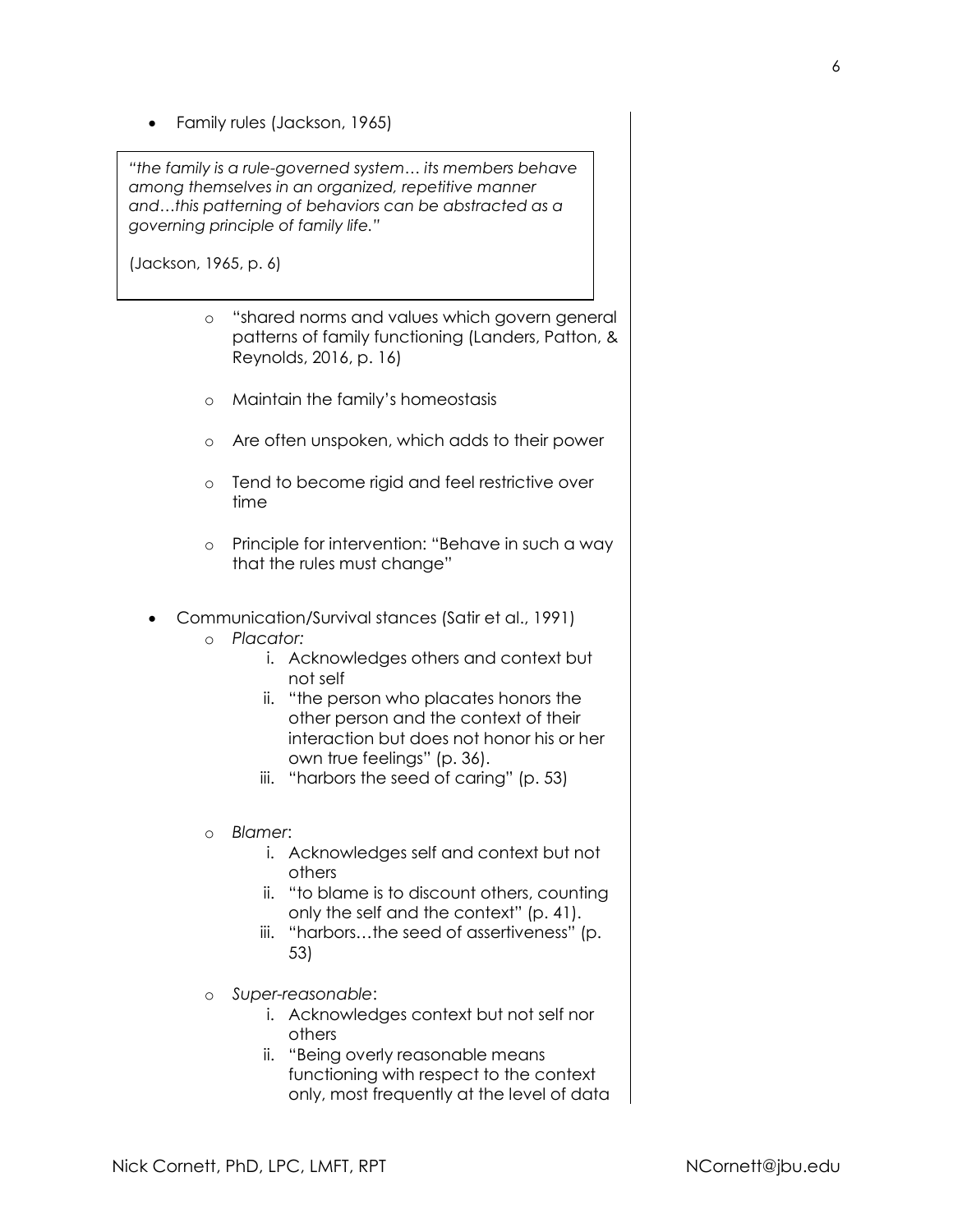and logic…The outstanding characteristic of this stance is being inhumanly objective" (p. 45).

- iii. "harbors…the seed of intelligence" (p. 53)
- o *Irrelevant*:
	- i. Does not acknowledge self, other, nor context
	- ii. "When people are irrelevant, they move continually. This is an attempt to distract people's attention from the issues under discussion" (p. 49).
	- iii. "harbors…the seed of creativity and flexibility" (p. 53)
- o *Congruent*:
	- i. Acknowledges self, other, and context
	- ii. "Choosing congruence means choosing to be ourselves, to relate to and contact others, and to connect with people directly. We wish to respond from a position of caring for ourselves, for other people, and with an awareness of the present context" (p. 66).
- o "We usually use one stance more frequently than others when we interact under stress" (p. 52).
- o "Placating, blaming, and being irrelevant or super-reasonable are attempts to cope with ourselves, others, and context in our effort to survive. We try to express ourselves fully, yet we end up conveying a contradiction" (p. 71).

#### **Using Play Therapy to Promote Congruent Communication**

*How can play promote more congruent communication between family members?* 

Communication becomes increasingly congruent the more that it acknowledges (1) self, (2) other, and (3) what is transpiring around us and between us.

- Play promotes *inclusion*.
	- o Play levels the playing field
	- o Cederborg (1997) study: Out of all the words spoken in family therapy sessions, children spoke only 3.5% of them!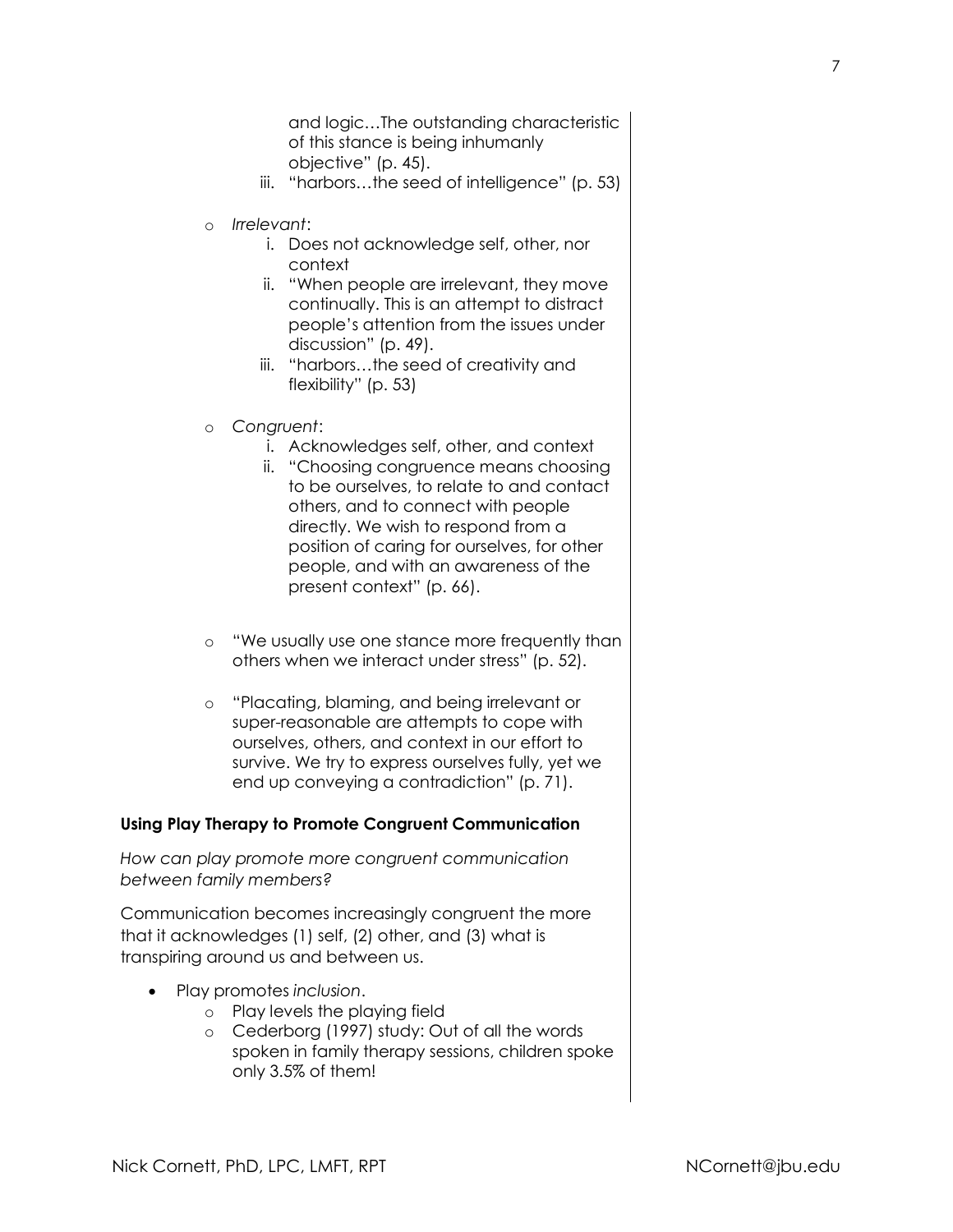- Play promotes *interaction*.
	- o The benefit in seeing interactions vs. hearing descriptions
	- o Sidesteps overreliance on the use of talking to control and to avoid

*"When the therapist asks the family questions, the family members control what they are presenting. In selecting what material to communicate, they frequently try hard to put their best foot forward, as it were. But when the therapist gets the family members to interact with each other, transacting some of the problems that they consider dysfunctional…he unleashes sequences beyond the family's control."* 

(Minuchin & Fishman, 1981, p. 78)

- Play promotes *safety*.
	- o Play relaxes defenses
	- o You can say something without saying anything
	- o Communicating metaphorically/symbolically vs. literally
- Play promotes *self-expression*.
	- o Play enlivens
	- o Play acts as a vehicle for communication and a bridge to communication
	- o Increased self-expression can then promote enhanced understanding of self and other
- Play promotes *spontaneity*.
	- o A freer, more permissive environment can be created and maintained through play
	- o Play can interrupt our typical / habitual ways of responding and interacting
- Play promotes *connection*.
	- o Play provides concrete experiences in the "hereand-now" that can be experienced together and explored together
	- o Increased playfulness in the family can build a sense of cohesion and togetherness.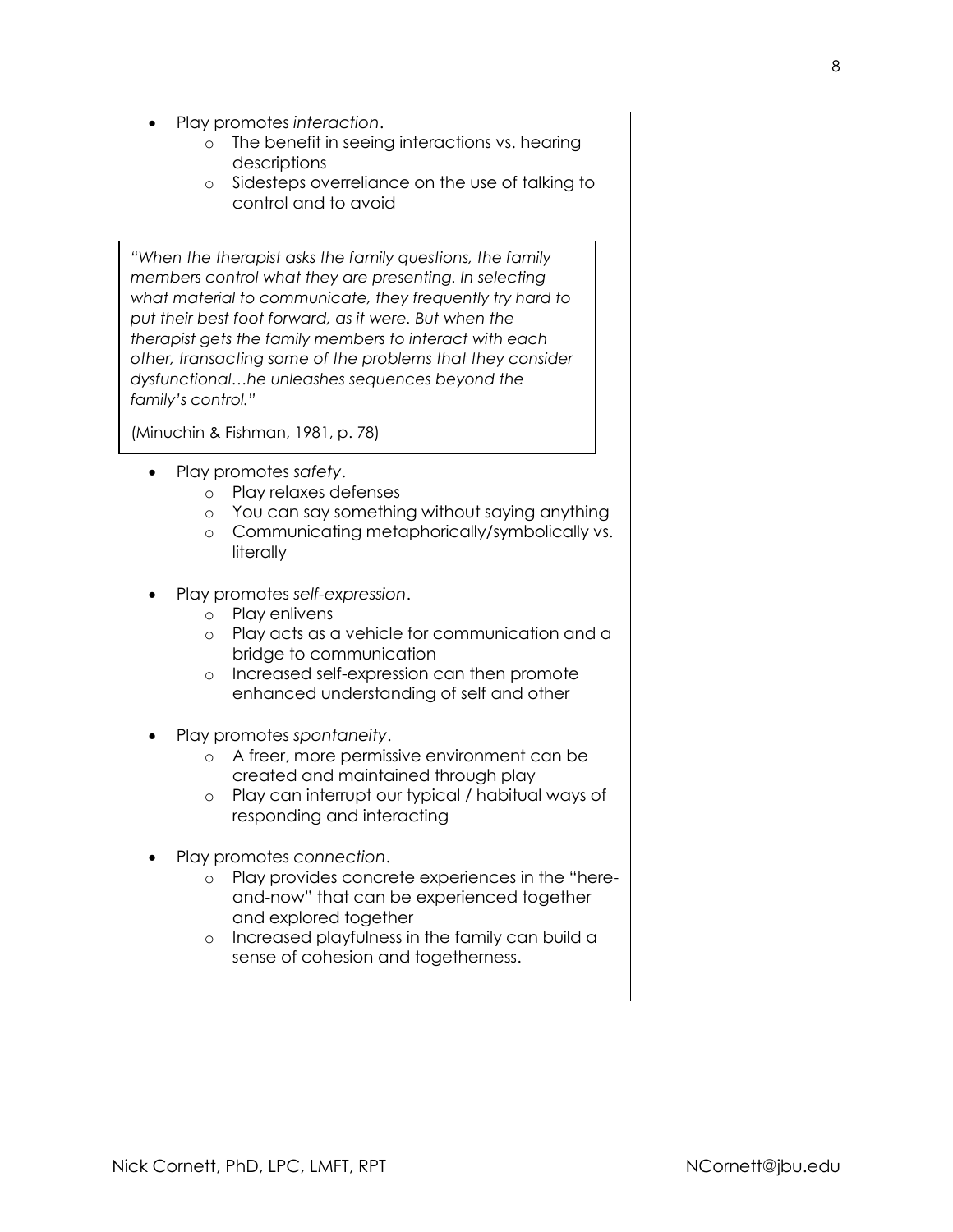*What foundational play therapy skills can be used to promote congruent communication?* 

*"For the family system to be open enough to change, its members need a loving, accepting atmosphere, a climate of trust and safety."*

(Satir et al., 1991, p. 94)

• Self of therapist: Being genuine, empathic, and accepting

"Be With" Attitudes (Landreth, 2012):

- o I am here
- o I hear you
- o I understand
- o I care
- Structuring: Establishing a sense of safety and consistency in the physical and emotional environment of a session
- Attending: Conveying therapeutic presence through being intentional about our posture, pacing, tone of voice, nonverbals, etc.
- Reflective responding (Landreth, 2012):
	- o Reflecting *behavior*: Say what you see note significant behaviors and interactions.
	- o Reflecting *content*: Say what is said paraphrase key information stated by family members.
	- o Reflecting *feeling*: Say what emotions you sense – use empathy to acknowledge their inner world.
	- o Reflecting *meaning:* Say what sums it up note relevant patterns and themes.
- Returning responsibility (Landreth, 2012): Responses that invite the child/family to assume responsibility for themselves and empower them.
- Encouragement: Acknowledging the child/family's ideas, efforts, and positive feelings towards themselves.

*"Feelings are like a human thermometer. A thermometer tells us what temperature it is, which in turn helps us decide what to wear. Feelings tell us about the temperature of our internal processes and help us decide how to be and what to do."* 

(Satir et al., 1991, p. 178)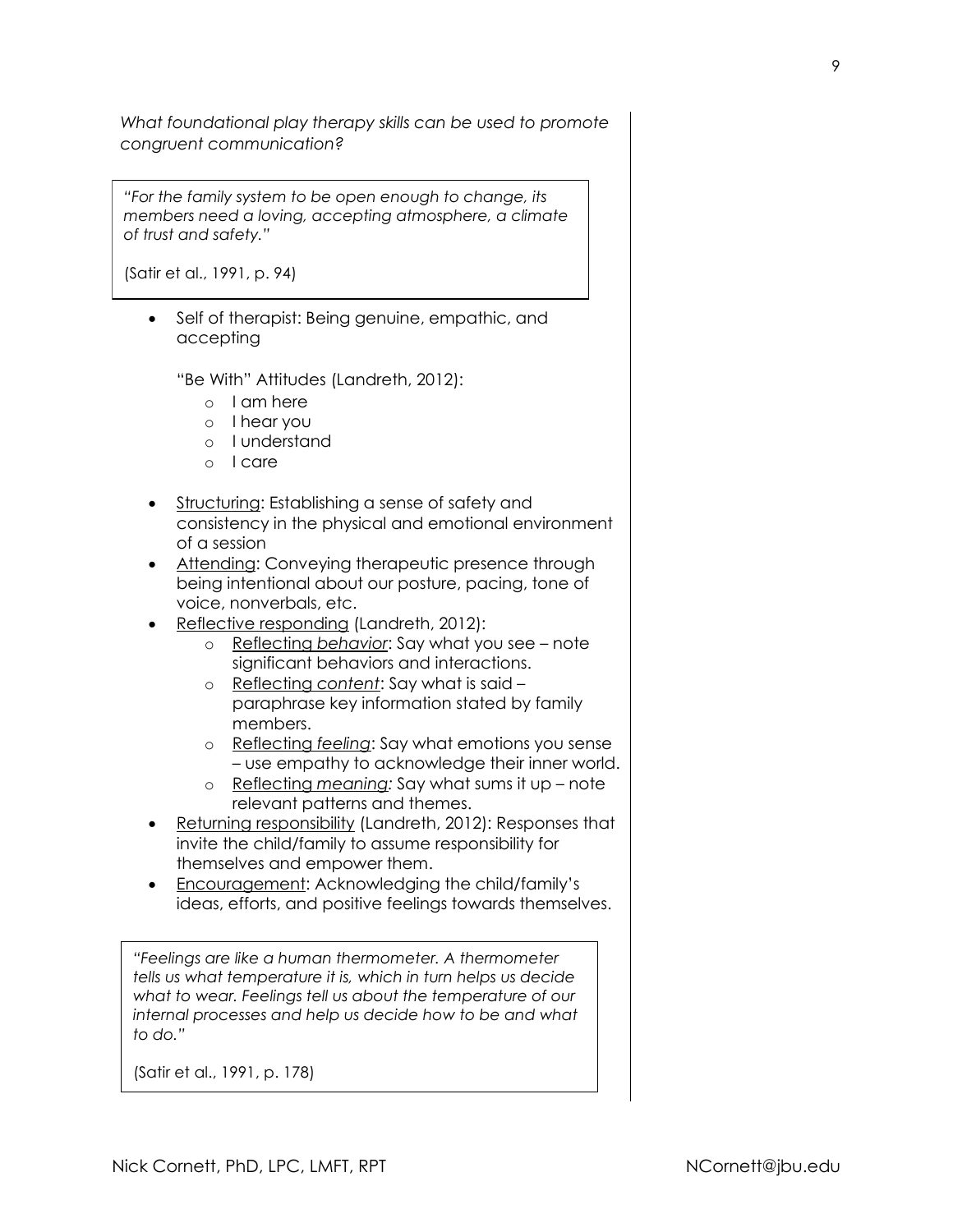#### **References/Resources**

- Cederborg, A. (1997). Young children's participation in family therapy talk. *American Journal of Family Therapy, 25*(1), 28-38. https://psycnet.apa.org/doi/10.1080/01926189708251052
- Gehart, D. R. (2018). *Mastering competencies in family therapy: A practical approach to theory and clinical case documentation* (3rd ed.)*.* Belmont, CA: Brooks/Cole*.*
- Gil, E. (2015). *Play in family therapy* (2nd ed.). Guilford Press.
- Green, E. J., Baggerly, J., & Myrick, A. C. (2015). *Counseling families: Play-based treatment*. Rowman & Littlefield.
- Haslam, D. R., & Harris, S. M. (2011). Integrating play and family therapy methods: A survey of play therapists' attitudes in the field. *International Journal of Play Therapy, 20*(2), 51-65. https://psycnet.apa.org/doi/10.1037/a0023410
- Haley, J. (1967). Toward a theory of pathological systems. In G. Zuk & I. Boszormenyi-Nagy (Eds.), *Family therapy and disturbed families* (pp. 11-27). Science and Behavior.
- Jackson, D. D. (1965). The study of the family. *Family Process, 4*, 1-20. https://doi.org/10.1111/j.1545- 5300.1965.00001.x
- Landers, A. L., Patton, R., & Reynolds, M. (Eds.). (2016). *Family therapy glossary* (4th ed.). Alexandria, VA: AAMFT.
- Landreth. G. L. (2012). *Play therapy: The art of the relationship* (3rd ed.)*.* Routledge.
- Minuchin, S. (1974). *Families and family therapy.* Harvard University Press.
- Minuchin, S., & Fishman, H. C. (1981). *Family therapy techniques.* Harvard University Press.
- Ray, W., & Watzlawick, P. (2009). The interactional approach: Enduring conceptions from the Mental Research Institute. In W. Ray & G. Nardone (Eds.), *Paul Watzlawick: Insight may cause blindness and other essays* (pp. 171-198). Zeig, Tucker, & Tucker
- Satir, V. (1983). *Conjoint family therapy*. Science and Behavior Books.
- Satir, V., Banmen, J., Gerber, J., & Gomori, M. (1991). *The Satir model: Family therapy and beyond*. Science and Behavior Books.
- Sax, P. (2007). Finding common ground: Parents speak out about family-centered practices. *Journal of Systemic Therapies, 26*(3), 72-90. https://doi.org/10.1521/jsyt.2007.26.3.72
- Sori, C. F. (Ed.) (2006). *Engaging children in family therapy: Creative approaches to integrating theory and research.* Routledge.
- Tsai, M., & Ray, D. C. (2011). Play therapy outcome prediction: An exploratory study at a university-based clinic. *International Journal of Play Therapy, 20*(2), 94-108. https://psycnet.apa.org/doi/10.1037/a0023441
- Watlawick, P., Beavin-Bavelas, J., & Jackson, D. (1967). *Pragmatics of human communication*. W.W. Norton & Company.